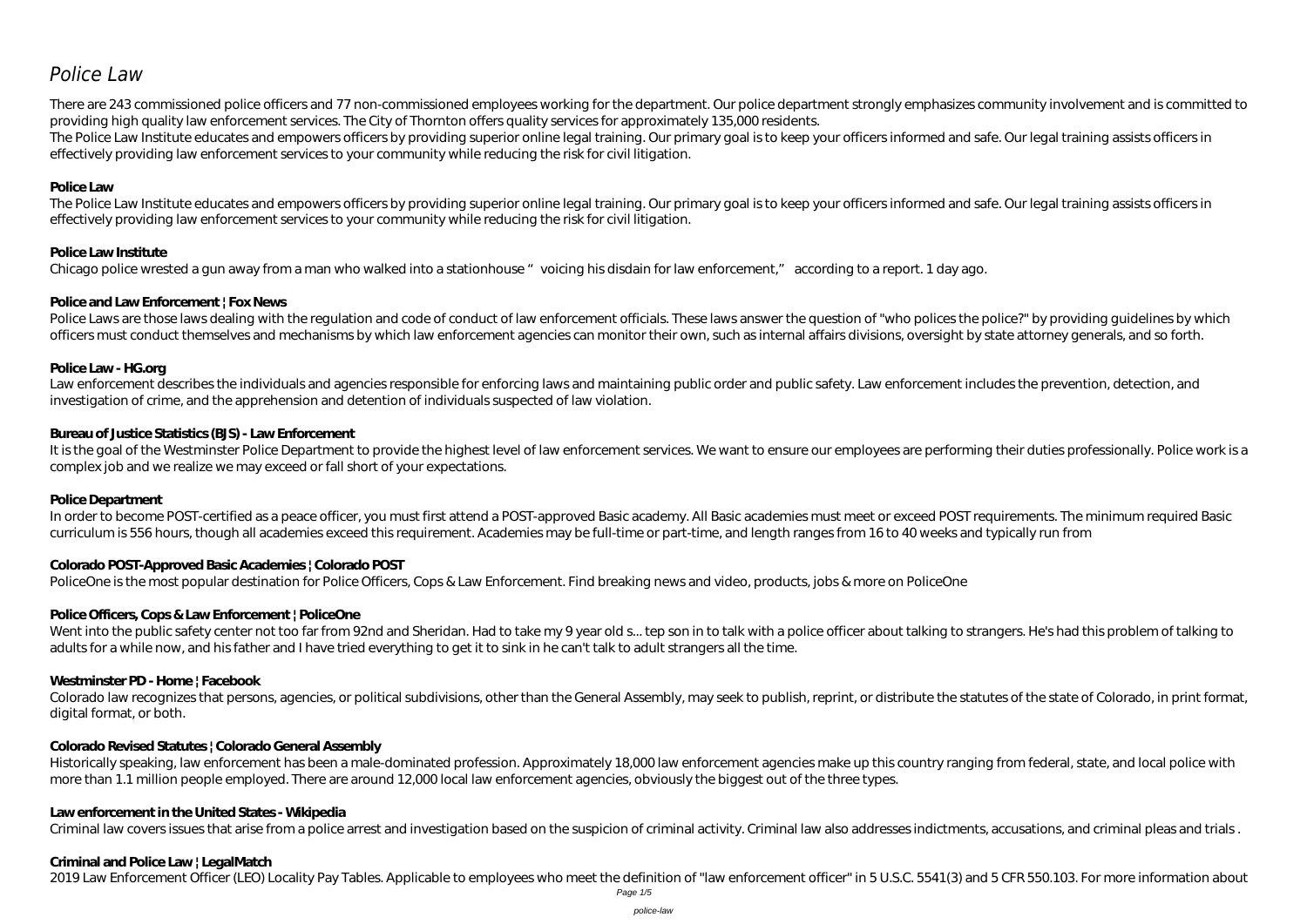# the structure of the XML files available below, please see the Data Dictionary

### **Law Enforcement Officer - opm.gov**

POLICE Magazine is a law enforcement magazine and website containing articles, news, police product reviews and an active online forum discussing news that affects police officers. It is written for cops, by cops, with news and information that is important to cops: how to stay safe and protect our communities, how to be a more effective officer, how to advance a law enforcement career.

## POLICE Magazine - Law Enforcement News, Articles, Videos...

Whether police departments are analyzing crime patterns, managing special operations, or on patrol, smart maps can help law enforcement agencies keep your community safe. Geographic information system (GIS) maps make information actionable. Visualize, analyze, and share data with interactive maps ...

There are 243 commissioned police officers and 77 non-commissioned employees working for the department. Our police department strongly emphasizes community involvement and is committed to providing high quality law enforcement services. The City of Thornton offers quality services for approximately 135,000 residents.

Title VI - Police Regulations; Title I - Administrative; Title V - Licensing and Regulations; Title VIII - Health and Sanitation; All City Code; Westminster History. The Early Settlers; The Princeton of the West; Apple Orchards; The 1920 to 1950; Water; Growth Management; All Westminster History

### **Thornton Police Department**

### **Law Enforcement Software | GIS for Police Departments**

PoliceTraining.net is a comprehensive calendar of law enforcement training classes and events

POLICE Magazine is a law enforcement magazine and website containing articles, news, police product reviews and an active online forum discussing news that affects police officers. It is written for cops, by cops, with news and information that is important to cops: how to stay safe and protect our communities, how to be a more effective officer, how to advance a law enforcement career. **Police Department**

### **PoliceTraining.net - the calendar for law enforcement training**

### **City of Westminster > Homepage**

Police Laws are those laws dealing with the regulation and code of conduct of law enforcement officials. These laws answer the question of "who polices the police?" by providing quidelines by which officers must conduct themselves and mechanisms by which law enforcement agencies can monitor their own, such as internal affairs divisions, oversight by state attorney generals, and so forth.

This is a list of law enforcement agencies in the U.S. state of Colorado.. According to the US Bureau of Justice Statistics' 2008 Census of State and Local Law Enforcement Agencies, the state had 246 law enforcement agencies employing 12,069 sworn police officers, about 245 for each 100,000 residents.

Law enforcement describes the individuals and agencies responsible for enforcing laws and maintaining public order and public safety. Law enforcement includes the prevention, detection, and investigation of crime, and the apprehension and detention of individuals suspected of law violation.

#### **List of law enforcement agencies in Colorado - Wikipedia**

It is the goal of the Westminster Police Department to provide the highest level of law enforcement services. We want to ensure our employees are performing their duties professionally. Police work is a complex job and we realize we may exceed or fall short of your expectations.

Westminster Police Department is in the PoliceOne Law Enforcement Directory. Find agency contact, demographics, type, population served and more.

#### **Police Law**

The Police Law Institute educates and empowers officers by providing superior online legal training. Our primary goal is to keep your officers informed and safe. Our legal training assists officers in effectively providing law enforcement services to your community while reducing the risk for civil litigation.

#### **Police Law Institute**

Chicago police wrested a gun away from a man who walked into a stationhouse "voicing his disdain for law enforcement," according to a report. 1 day ago.

# **Police and Law Enforcement | Fox News**

#### **Police Law - HG.org**

#### **Bureau of Justice Statistics (BJS) - Law Enforcement**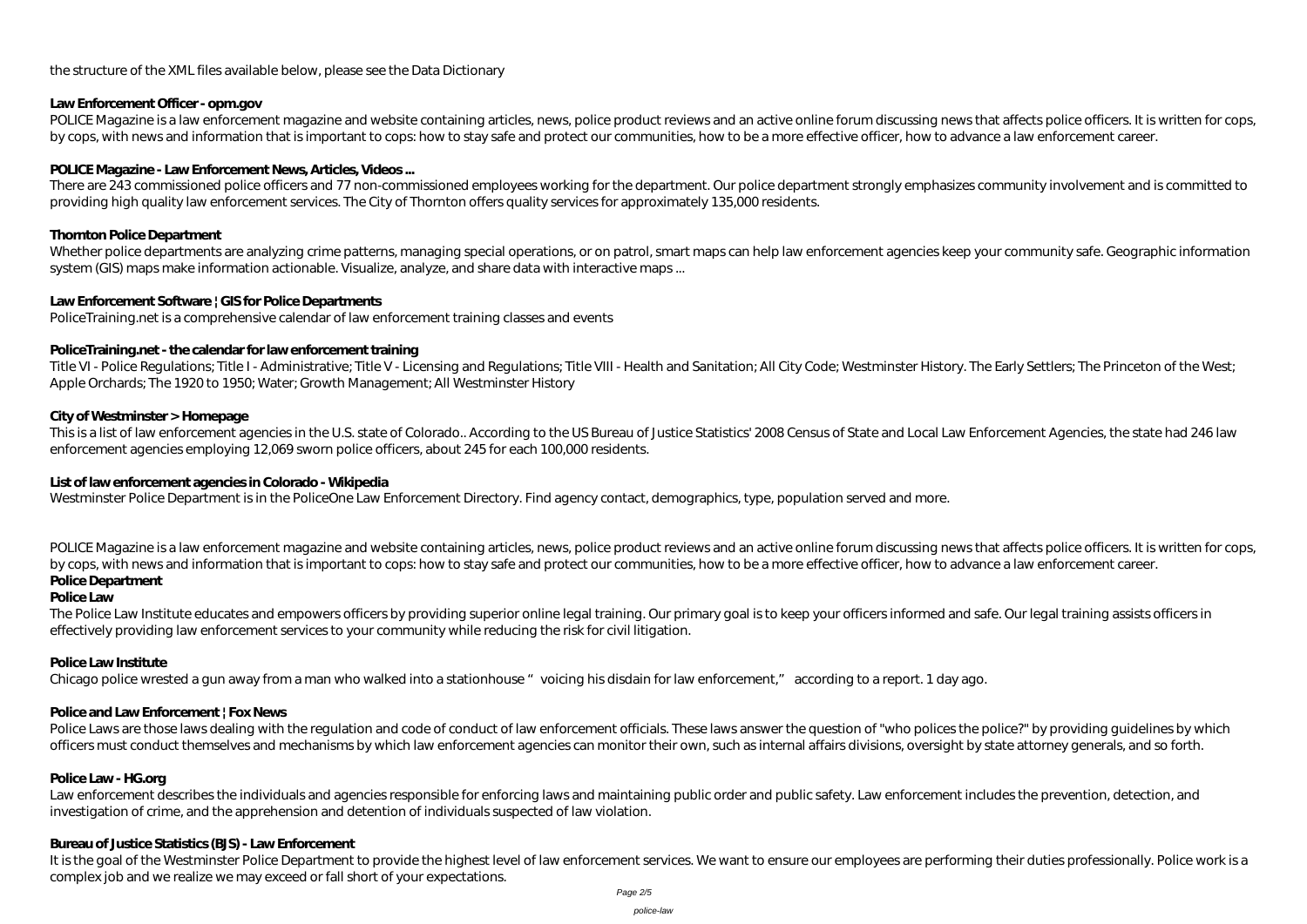# **Police Department**

In order to become POST-certified as a peace officer, you must first attend a POST-approved Basic academy. All Basic academies must meet or exceed POST requirements. The minimum required Basic curriculum is 556 hours, though all academies exceed this requirement. Academies may be full-time or part-time, and length ranges from 16 to 40 weeks and typically run from

#### **Colorado POST-Approved Basic Academies | Colorado POST**

Went into the public safety center not too far from 92nd and Sheridan. Had to take my 9 year old s... tep son in to talk with a police officer about talking to strangers. He's had this problem of talking to talking to adults for a while now, and his father and I have tried everything to get it to sink in he can't talk to adult strangers all the time.

PoliceOne is the most popular destination for Police Officers, Cops & Law Enforcement. Find breaking news and video, products, jobs & more on PoliceOne

### **Police Officers, Cops & Law Enforcement | PoliceOne**

### **Westminster PD - Home | Facebook**

2019 Law Enforcement Officer (LEO) Locality Pay Tables. Applicable to employees who meet the definition of "law enforcement officer" in 5 U.S.C. 5541(3) and 5 CFR 550.103. For more information about the structure of the XML files available below, please see the Data Dictionary

Colorado law recognizes that persons, agencies, or political subdivisions, other than the General Assembly, may seek to publish, reprint, or distribute the statutes of the state of Colorado, in print format, digital format, or both.

### **Colorado Revised Statutes | Colorado General Assembly**

Historically speaking, law enforcement has been a male-dominated profession. Approximately 18,000 law enforcement agencies make up this country ranging from federal, state, and local police with more than 1.1 million people employed. There are around 12,000 local law enforcement agencies, obviously the biggest out of the three types.

There are 243 commissioned police officers and 77 non-commissioned employees working for the department. Our police department strongly emphasizes community involvement and is committed to providing high quality law enforcement services. The City of Thornton offers quality services for approximately 135,000 residents.

# **Law enforcement in the United States - Wikipedia**

Criminal law covers issues that arise from a police arrest and investigation based on the suspicion of criminal activity. Criminal law also addresses indictments, accusations, and criminal pleas and trials.

Whether police departments are analyzing crime patterns, managing special operations, or on patrol, smart maps can help law enforcement agencies keep your community safe. Geographic information system (GIS) maps make information actionable. Visualize, analyze, and share data with interactive maps ...

### **Criminal and Police Law | LegalMatch**

Title VI - Police Regulations; Title I - Administrative; Title V - Licensing and Regulations; Title VIII - Health and Sanitation; All City Code; Westminster History. The Early Settlers; The Princeton of the West; Apple Orchards; The 1920 to 1950; Water; Growth Management; All Westminster History

# **Law Enforcement Officer - opm.gov**

POLICE Magazine is a law enforcement magazine and website containing articles, news, police product reviews and an active online forum discussing news that affects police officers. It is written for cops, by cops, with news and information that is important to cops: how to stay safe and protect our communities, how to be a more effective officer, how to advance a law enforcement career.

# POLICE Magazine - Law Enforcement News, Articles, Videos...

#### **Thornton Police Department**

# **Law Enforcement Software | GIS for Police Departments**

PoliceTraining.net is a comprehensive calendar of law enforcement training classes and events

# **PoliceTraining.net - the calendar for law enforcement training**

# **City of Westminster > Homepage**

This is a list of law enforcement agencies in the U.S. state of Colorado.. According to the US Bureau of Justice Statistics' 2008 Census of State and Local Law Enforcement Agencies, the state had 246 law enforcement agencies employing 12,069 sworn police officers, about 245 for each 100,000 residents.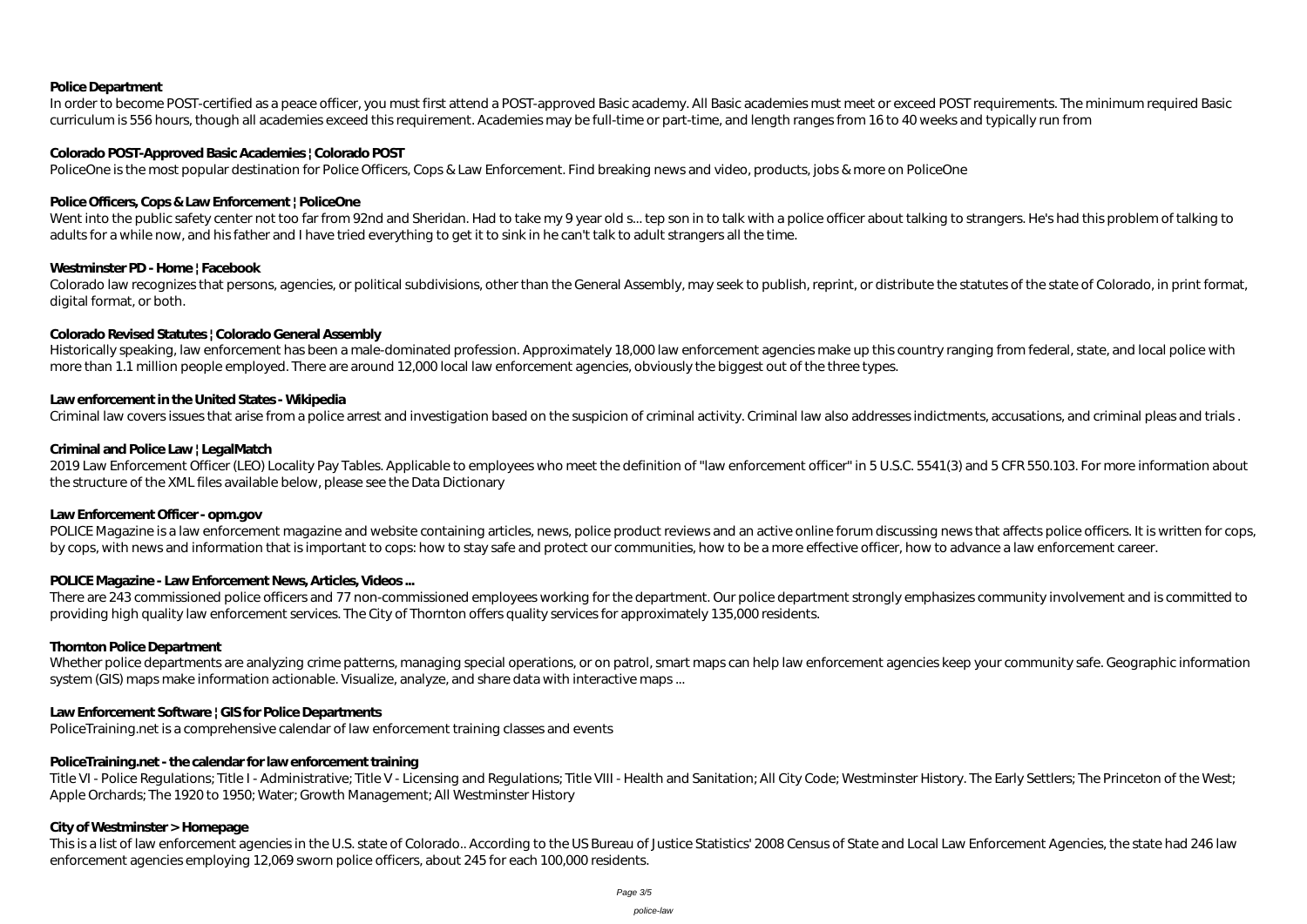#### **List of law enforcement agencies in Colorado - Wikipedia**

Westminster Police Department is in the PoliceOne Law Enforcement Directory. Find agency contact, demographics, type, population served and more.

**Police Laws are those laws dealing with the regulation and code of conduct of law enforcement officials. These laws answer the question of "who polices the police?" by providing guidelines by which officers must conduct themselves and mechanisms by which law enforcement agencies can monitor their own, such as internal affairs divisions, oversight by state attorney generals, and so forth.**

**Westminster PD - Home | Facebook**

**Colorado law recognizes that persons, agencies, or political subdivisions, other than the General Assembly, may seek to publish, reprint, or distribute the statutes of the state of Colorado, in print format, digital format, or both.**

### **City of Westminster > Homepage**

**This is a list of law enforcement agencies in the U.S. state of Colorado.. According to the US Bureau of Justice Statistics' 2008 Census of State and Local Law Enforcement Agencies, the state had 246 law enforcement agencies employing 12,069 sworn police officers, about 245 for each 100,000 residents.**

**Historically speaking, law enforcement has been a male-dominated profession. Approximately 18,000 law enforcement agencies make up this country ranging from federal, state, and local police with more than 1.1 million people employed. There are around 12,000 local law enforcement agencies, obviously the biggest out of the three types.**

**In order to become POST-certified as a peace officer, you must first attend a POST-approved Basic academy. All Basic academies must meet or exceed POST requirements. The minimum required Basic curriculum is 556 hours, though all academies exceed this requirement. Academies may be fulltime or part-time, and length ranges from 16 to 40 weeks and typically run from Police Law Institute**

**2019 Law Enforcement Officer (LEO) Locality Pay Tables. Applicable to employees who meet the definition of "law enforcement officer" in 5 U.S.C. 5541(3) and 5 CFR 550.103. For more information about the structure of the XML files available below, please see the Data Dictionary**

**PoliceTraining.net is a comprehensive calendar of law enforcement training classes and events**

**Police Law - HG.org**

**Bureau of Justice Statistics (BJS) - Law Enforcement**

**Law enforcement describes the individuals and agencies responsible for enforcing laws and maintaining public order and public safety. Law enforcement includes the prevention, detection, and investigation of crime, and the apprehension and detention of individuals suspected of law violation.**

**Criminal and Police Law | LegalMatch**

**Police Officers, Cops & Law Enforcement | PoliceOne**

PoliceOne is the most popular destination for Police Officers, Cops & Law Enforcement. Find breaking news and video, products, jobs & more on PoliceOne **Law Enforcement Officer - opm.gov**

**List of law enforcement agencies in Colorado - Wikipedia**

*Westminster Police Department is in the PoliceOne Law Enforcement Directory. Find agency contact, demographics, type, population served and more. Colorado POST-Approved Basic Academies | Colorado POST*

*It is the goal of the Westminster Police Department to provide the highest level of law enforcement services. We want to ensure our employees are performing their duties professionally. Police work is a complex job and we realize we may exceed or fall short of your expectations.*

*Chicago police wrested a gun away from a man who walked into a stationhouse "voicing his disdain for law enforcement," according to a report. 1 day ago. Law Enforcement Software | GIS for Police Departments*